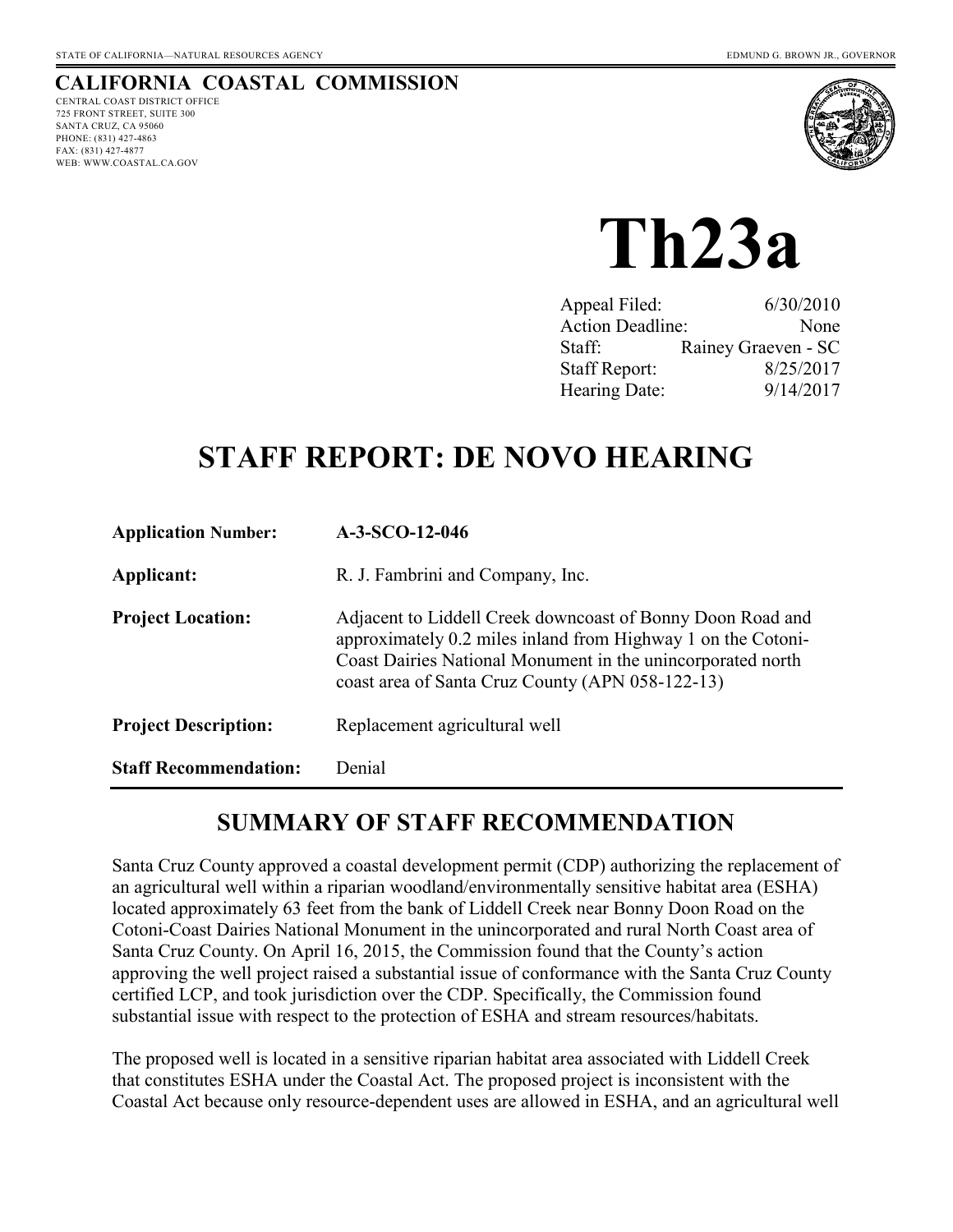is not a resource-dependent use. In addition, there remain outstanding questions related to the well's impact on riparian woodland, groundwater resources, in-stream flows, and sensitive species in and around the creek itself, including with respect to listed Coho salmon and steelhead species. The well undoubtedly pulls water from the Creek, but the relative degree of impact on Creek resources is uncertain. Ultimately, the Commission need not resolve these uncertainties because the well is fundamentally prohibited in ESHA, which requires its denial.

Even if the well were allowable in that ESHA area, and even if impacts could be found to be insignificant with respect to related coastal resources, the project is located on land owned by the United States Bureau of Land Management (BLM), and managed by BLM as a resource area as part of the Cotoni-Coast Dairies National Monument, where the well is specifically prohibited by the Commission's prior CDP (which subdivided a larger parcel that resulted in the parcel upon which the subject well site is located) and related deed restrictions on the land that allowed for the land transfer to BLM. In addition, the Applicant does not have any type of lease or property interest even allowing the well and related infrastructure on BLM land, and it is unclear whether or even how a well of this sort could be permitted under the federal rules that apply to such National Monuments (if the CDP/deed restriction issues could somehow be resolved, which is unlikely), and BLM has thus far not identified a path forward for the required federal authorization that would be necessary to allow a well on BLM property in any case.

Finally, there may be alternative well sites available to the Applicant that are not located in ESHA, would not result in creek-related impacts, and would not be located on BLM land. However, because the Applicant only attempted to drill at a single alternate site (which did not produce water) alternative well site options (that are not clearly inconsistent with Coastal Act policies) have not been thoroughly explored.

For all of these reasons, the proposed project does not meet the Coastal Act standard for the protection of ESHA (i.e., that only resource-dependent uses are allowed in ESHA), and raises ESHA and other questions regarding the project's consistency with Coastal Act sections related to the protection of in-stream creek flows, biological productivity, groundwater resources, and a range of policies protecting the Liddell Creek and its associated habitats, and therefore must be denied.

For these reasons, staff recommends that the Commission deny a CDP for the proposed project. **The motion is found on page 3 below.**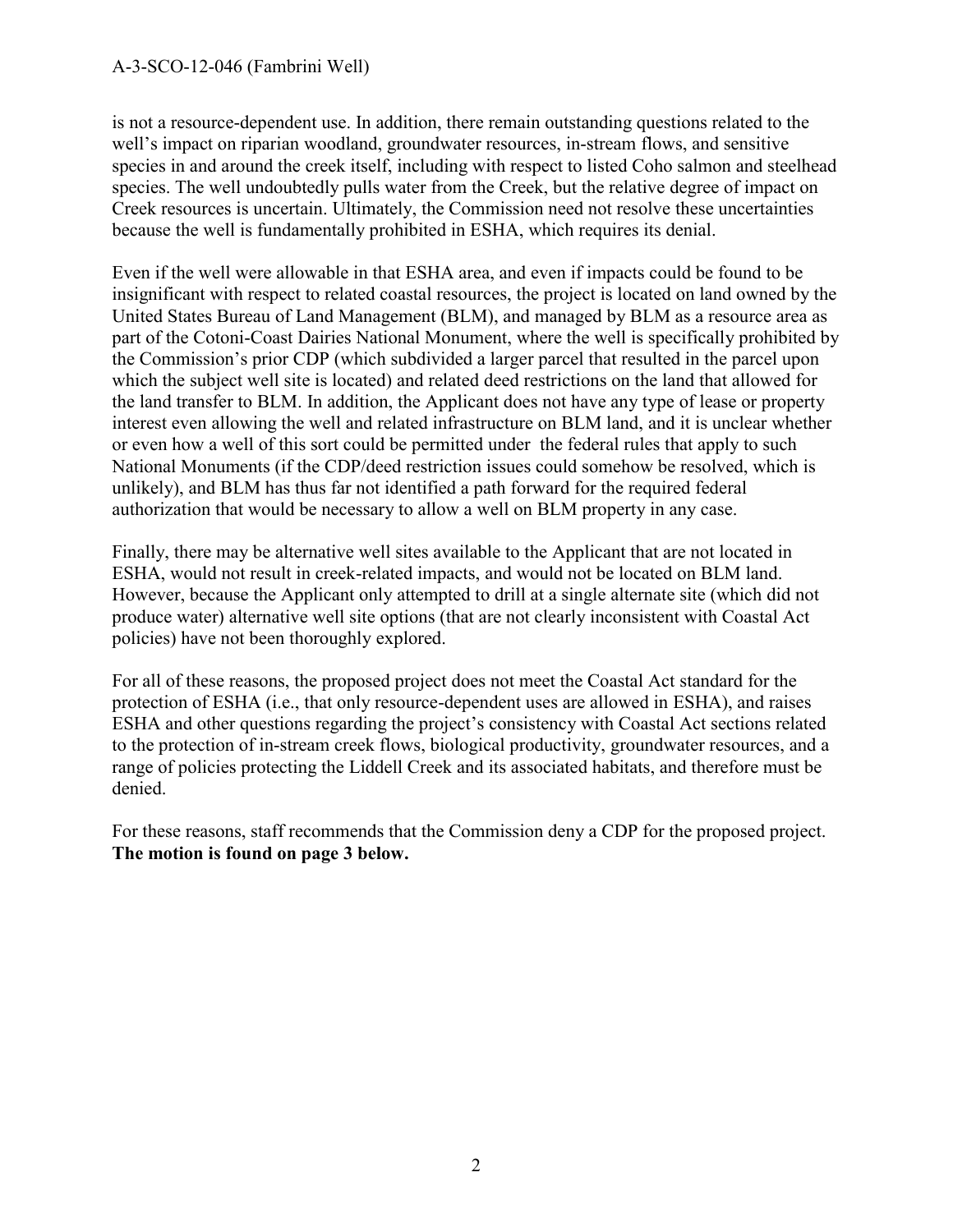## **TABLE OF CONTENTS**

| 3. Impacts to In-Stream Flows, Biological Productivity, & Groundwater Water Supply 8 |  |
|--------------------------------------------------------------------------------------|--|
|                                                                                      |  |
|                                                                                      |  |

## **APPENDICES**

Appendix A – Staff Contacts with Agencies and Groups

## **[EXHIBITS](https://documents.coastal.ca.gov/reports/2017/9/Th23a/Th23a-9-2017-exhibits.pdf)**

- Exhibit 1 Location Maps
- Exhibit 2 Site Photos
- Exhibit 3 Deed Restriction (for the Parcel Containing the Well)
- Exhibit 4 Well Permits
- Exhibit 5 Agricultural Well Categorical Exclusion Provisions
- Exhibit 6 CCC Ecologist's Memo
- Exhibit 7 Applicant's Biotics Report
- Exhibit 8 Applicant's Hydrology Report
- Exhibit 9 Cotoni-Coast Dairies National Monument Land Division CDP Conditions (CDP 3- 11-035)

## **I. MOTION AND RESOLUTION**

Staff recommends that the Commission, after public hearing, **deny** a coastal development permit for the proposed development. To implement this recommendation, staff recommends a **NO** vote on the following motion. Failure of this motion will result in denial of the CDP and adoption of the following resolution and findings. The motion passes only by affirmative vote of a majority of the Commissioners present.

*Motion: I move that the Commission approve Coastal Development Permit Number A-3- SCO-12-046 for the development proposed by the applicant, and I recommend a no vote.* 

*Resolution to Deny CDP: The Commission hereby denies Coastal Development Permit Number A-3-SCO-12-046 on the grounds that the development will not be in conformity with the Coastal Act. Approval of the permit would not comply with the California Environmental Quality Act because there are feasible mitigation measures and/or alternatives that would substantially lessen the significant adverse effects of the development on the environment.*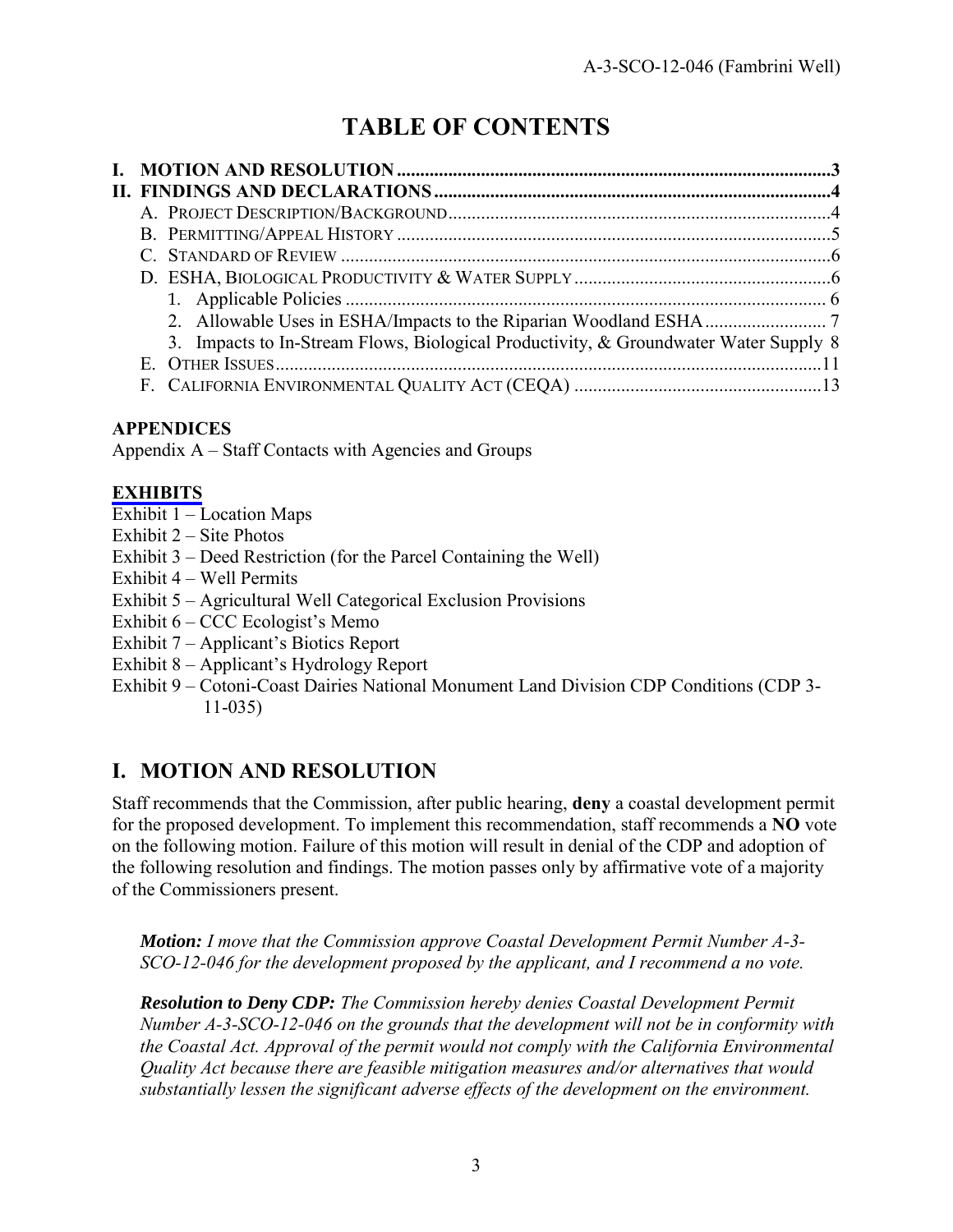$\overline{a}$ 

## **II. FINDINGS AND DECLARATIONS**

The Commission finds and declares as follows:

#### **A. PROJECT DESCRIPTION/BACKGROUND**

The proposed project would authorize a replacement agricultural well originally installed under an Emergency CDP (ECDP) issued by Santa Cruz County in  $2012$ .<sup>1</sup> The proposed well is located on the southeast portion of APN 058-122-13 (which is now owned by the United States Bureau of Land Management (BLM) as part of the Coast Dairies & Land Company (Coast Dairies) land transfer, CDP No. 3-11-035). The well is used by the Fambrini Farm to irrigate land on adjacent agricultural parcels (APNs 059-011-10, 11 and 13 and 059-012-02, all owned by the Trust for Public Land) totaling some 27 acres of agricultural production.<sup>2</sup> The proposed well (which has been in operation since 2012) is the third known agricultural well that has existed at this general location, and it replaced a well that had been installed in 1977 but was low-functioning due to its age and clogging caused by sand.<sup>3</sup> The proposed well is vertically oriented, approximately 123 feet deep, and was drilled using the mud rotary drilling method.<sup>4</sup> The proposed well is located adjacent to the location of the 1977 well and is positioned approximately 40 feet southeast (downcoast) of Bonny Doon Road and about 0.2 miles inland of Bonny Doon Road's intersection with Highway 1. It is approximately 63 feet north of the northern Liddell Creek bank in an area that is surrounded by dense woodland characterized by riparian willow scrub and oaks with dense underbrush. The well is connected to a previously existing pipe (which is also connected to the well that was drilled in 1977); the pipe and conveyance channel transports water to a man-made "pond" (which is located on the lower agricultural fields) that stores the water for irrigation use at the above described farming operation.

The 1977 well, the proposed well, and the conveyance pipes are located on BLM land upcoast of Liddell Creek in the areas between Bonny Doon Road and Liddell Creek (see **Exhibit 1**). The Applicant does not have any property rights to the well site (i.e., the Applicant does not own or lease the land on which the well resides) or to any of the land on which related development is located on either side of Liddell Creek. The well and related infrastructure (i.e., the conveyance pipes) are located on BLM property. The Applicant's leased agricultural land totaling

 $1$ <sup>1</sup> The well was installed and has been in place since 2012. That said, it is herein evaluated as a new proposed well because, upon expiration of the ECDP and the Commission's prior finding of substantial issue with respect to the County-issued CDP for the well, authorization no longer exists for the well; on de novo review here the Commission considers the project as if it heard the matter in the first instance.

<sup>&</sup>lt;sup>2</sup> The crops primarily consist of brussel sprouts, which are irrigated through a traditional sprinkler system, and various organic greens that are irrigated through drip irrigation. The Applicant, R.J. Fambrini and Company, Inc., has been the lessee of this farming site for many decades.

 $3$  It is estimated that the well that preceded the 1977 well was installed sometime in the 1940s or 1950s. However, there is no record of the exact date that that well was drilled because it was done prior to passage of the Coastal Act (and thus a CDP was not required), and neither the County nor the Applicant have records pertaining to the drilling of that well. Its estimated installation date stems from the average lifespan of agricultural wells and the known lifespan of the 1977 well.

<sup>&</sup>lt;sup>4</sup> The mud rotary drilling method consists of the rapid rotation of a drill bit mounted on the end of the drill rod. The drill bit breaks the material at the bottom of the hole into small pieces, which are then removed by pumping drilling fluid (typically water) down through the drill rods and drill bits.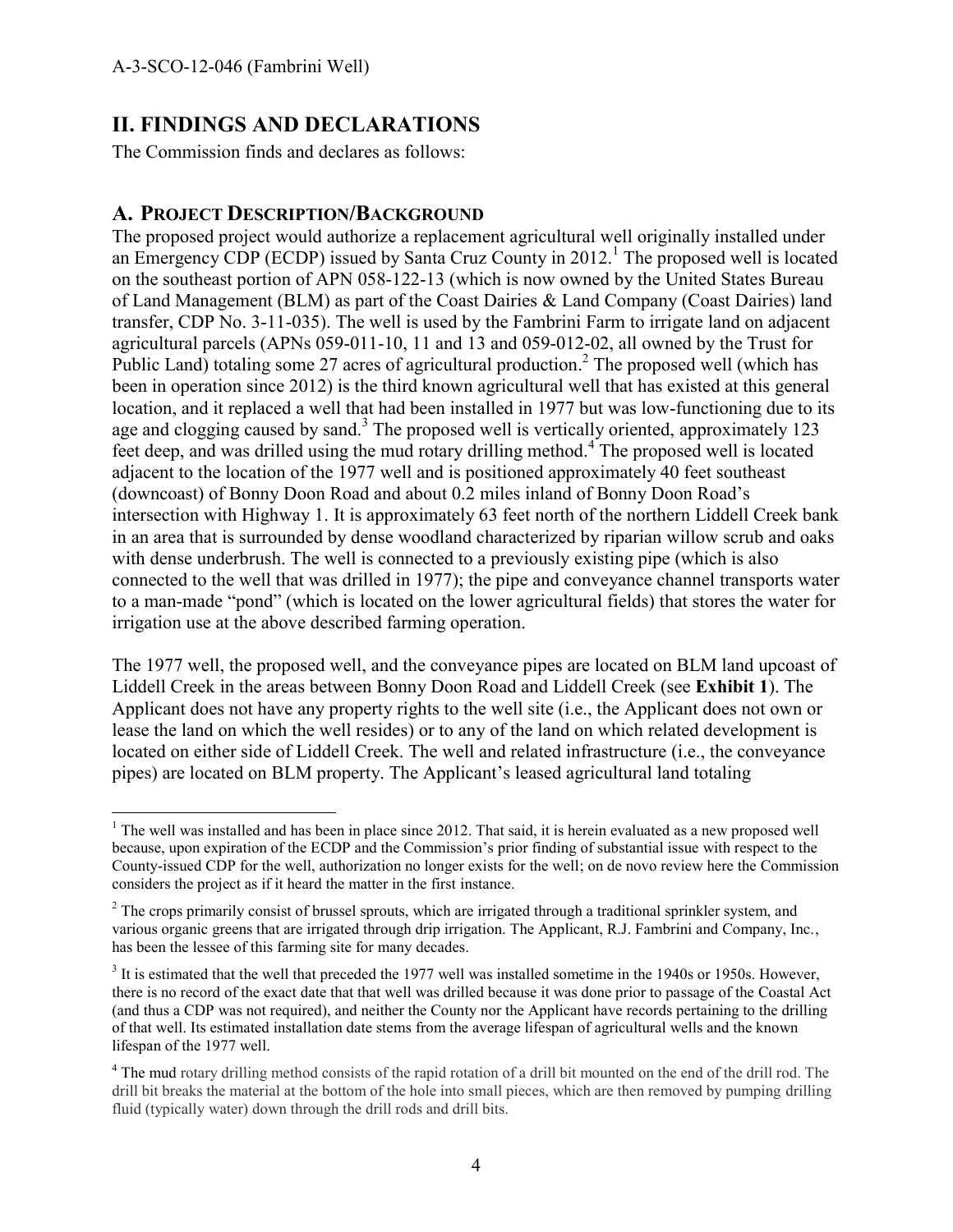approximately 27 acres are all located south of Liddell Creek. The well is currently situated on public/federal land managed by BLM.<sup>5</sup> R.J. Fambrini and Company, Inc. did not have a lease or any formal property right to the well site before the land was transferred to BLM (i.e., from Coast Dairies), and has not acquired a lease or any formal property rights to the land on which the well resides since the land was transferred to BLM. The well is located offsite<sup>6</sup> of the leased, farmed properties at 7200-7226 Highway 1 in the unincorporated north coast of Santa Cruz County (APN 058-12-046).

See **Exhibit 1** for project location maps. See **Exhibit 2** for photos of the project site (the well) and the agricultural fields the well serves.

## **B. PERMITTING/APPEAL HISTORY**

The 1977 well was identified as being a "replacement well" for agricultural use in both the Coastal Commission CDP (CDP No. A-77-75) and County Well Permit 1955. That well gradually deteriorated due to casing collapse, which caused sand to enter the well water, resulting in recurring blockages of the water supply, which in turn required increasingly frequent maintenance of the well to allow for continued irrigation.

In March of 2012, Landino Drilling Company (acting as the representative for the Applicant) applied to the Santa Cruz County Environmental Health Services Agency to drill a new well to replace the failing 1977 well. Per previously adopted agricultural Categorical Exclusion Order (as referenced in LCP Implementation Plan (IP) Section 13.20.073 (see **Exhibit 5**)), certain agricultural development, including the installation of wells for irrigation purposes, are excluded from CDP requirements, provided that such facilities are located over 100 feet from any streams or other coastal bodies of water. The Applicant originally selected a location over 100 feet from Liddell Creek to drill for a new well, and the County issued Well Permits 12-083 and 12-084 (for drilling of a new well and the destruction of the failing 1977 well,<sup>7</sup> respectively). Because the proposed well location was located over 100 feet from Liddell Creek and met the terms of the County's agricultural Categorical Exclusion, no CDP was required.

However, the well drilled under Well Permit 12-083 did not reach a water source and was therefore abandoned pursuant to County Well Permit 12-344. Therefore, in July of 2012, to prevent further damage to crops, Landino Drilling Company proposed drilling a replacement well adjacent to the 1977 failing well where a known water supply was available. However, in

 $\overline{a}$ **5** Prior to BLM ownership and management, Coast Dairies & Land Company owned both the BLM land and the agricultural parcels leased by R.J. Fambrini Inc. In April of 2014, Coast Dairies granted a portion of the land to BLM, including the land where the well and related development site are situated, making it public land managed by BLM. Coast Dairies granted several agricultural properties, including the land farmed by the Applicant, to the Trust for Public Land (TPL). The Applicant has leased the agricultural parcels from TPL since the transfer from Coast Diaries to TPL. The Applicant did not have a lease from Coast Dairies and does not currently have a lease from BLM for the well and associated conveyance pipes.

 $6$  The well is located between approximately 100 feet and 150 feet from the nearest point of the farm, with Liddell Creek running between the well and the farm.

<sup>&</sup>lt;sup>7</sup> County Well Permit 12-084 was not acted upon (i.e., the well was not decommissioned and is periodically used as a supplemental water source as needed).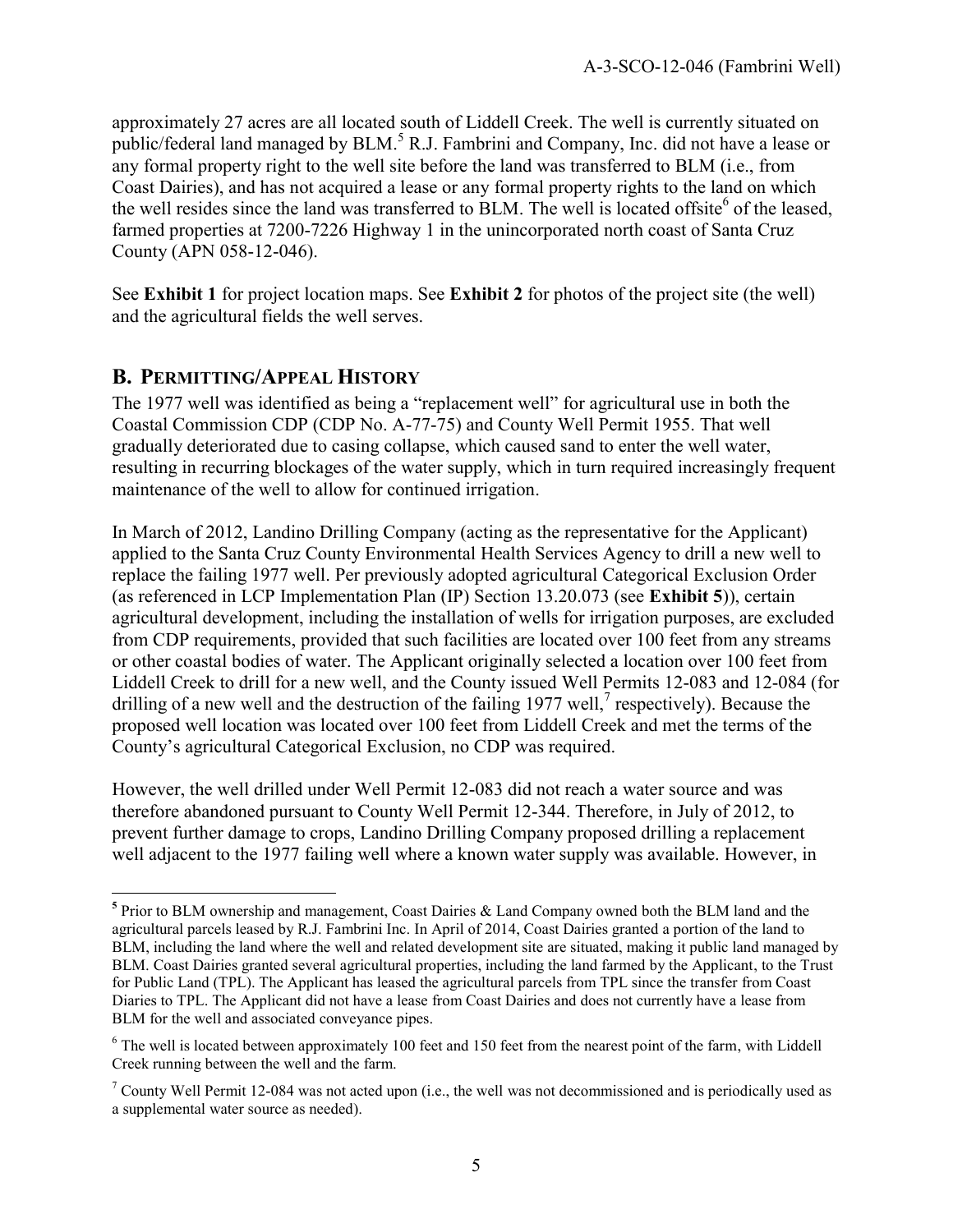order to drill a replacement well adjacent to the 1977 well, which was located approximately 63 feet from northern creek bank of Liddell Creek, the Categorical Exclusion did not apply, and a CDP was required.

The Applicant therefore applied to the County for an Emergency CDP (ECDP), which the County issued on July 19, 2012. The ECDP allowed for the drilling of a replacement well adjacent to the 1977 failed well, on the basis that the County determined that the time and expense required for new well exploration in areas more than 100 feet from Liddell Creek (which would have been excluded from CDP requirements) would result in severe economic hardship to the Applicant via lost crops due to lack of irrigation.

On October 19, 2012 the Santa Cruz County Zoning Administrator approved the follow-up CDP (County CDP 121185) to recognize the well drilled pursuant to the County's July 2012 ECDP. On November 11, 2012 the County's approval was appealed to the Coastal Commission. On April 16, 2015, the Commission found that the County's action approving the well raised a substantial issue of conformance with the Santa Cruz County certified LCP, and took jurisdiction over the CDP. Specifically, the Commission found substantial issue with respect to the protection of ESHA and stream resources/habitats.

See **Exhibit 4** for the site's permitting history including: Coastal Commission CDP A-77-75; County Well Permits 19553, 12-083, 12-084, and 12-344; and the County's 2012 ECDP.

## **C. STANDARD OF REVIEW**

The project was initially appealed in November of 2012, during which time Coast Dairies owned the subject parcel where the well is located. Because the project was located on privately owned land at the time of the Commission's Substantial Issue determination, the Santa Cruz County LCP was the standard of review for that action. However, on April 14, 2014, Coast Dairies transferred the subject property to BLM pursuant to the requirements of CDP No. 3-11-035, thus resulting in shifting the parcel from private property to federally owned land. When the Commission reviews private projects on federal land, the standard of review is the Coastal Act. Thus, the standard of review for this CDP determination is the Coastal Act.

## **D. ESHA, BIOLOGICAL PRODUCTIVITY & WATER SUPPLY**

## **1. Applicable Policies**

The Coastal Act is highly protective of environmental sensitive habitat areas (ESHAs), biological productivity, and water supply. With respect to the protection of ESHA, the Coastal Act limits development in and around ESHA, and safeguards against the significant disruption of habitat values. In addition, the Coastal Act requires that only resource-dependent uses be allowed within ESHA. With respect to the protection of biological productivity, the Coastal Act seeks to protect the biological productivity of coastal waters including creeks through: 1) maintaining the natural buffer areas that protect riparian habitats; 2) preventing the depletion of groundwater supplies; and 3) preventing any significant alteration of surface water flows. Applicable Coastal Act policies include: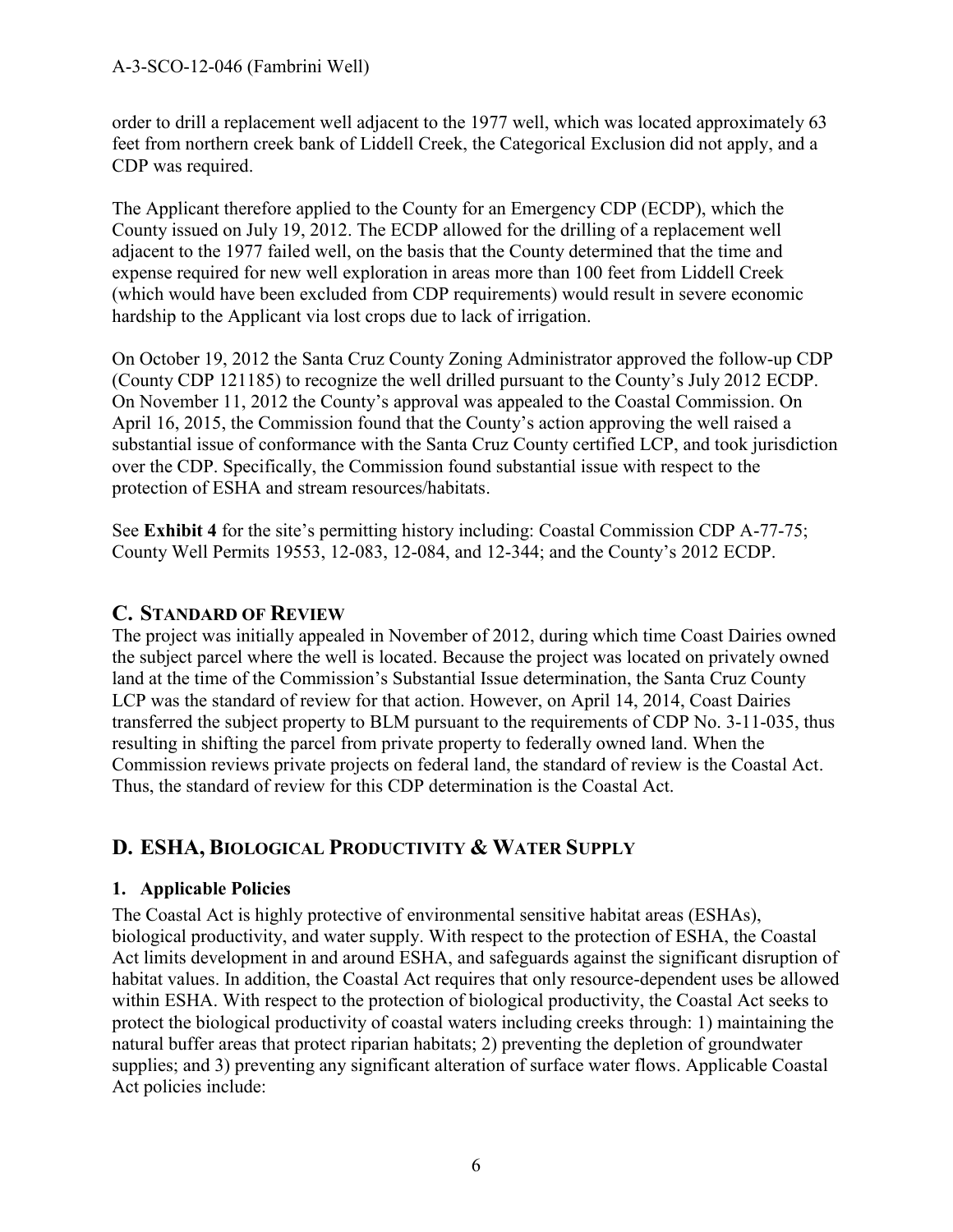**Section 30240.** *Environmentally sensitive habitat areas; adjacent developments (a) Environmentally sensitive habitat areas shall be protected against any significant disruption of habitat values, and only uses dependent on those resources shall be allowed within those areas. (b) Development in areas adjacent to environmentally sensitive habitat areas and parks and recreation areas shall be sited and designed to prevent impacts which would significantly degrade those areas, and shall be compatible with the continuance of those habitat and recreation areas.*

**Section 30231** *Biological productivity; water quality. The biological productivity and the quality of coastal waters, streams, wetlands, estuaries, and lakes appropriate to maintain optimum populations of marine organisms and for the protection of human health shall be maintained and, where feasible, restored through, among other means, minimizing adverse effects of waste water discharges and entrainment, controlling runoff, preventing depletion of ground water supplies and substantial interference with surface waterflow, encouraging waste water reclamation, maintaining natural vegetation buffer areas that protect riparian habitats, and minimizing alteration of natural streams.*

#### **2. Allowable Uses in ESHA/Impacts to the Riparian Woodland ESHA**

The Coastal Act standard for the protection of ESHA is explicit; only resource-dependent uses (e.g., habitat restoration, research, trails to access the resource, etc.) are allowable in ESHA. Thus, any non-resource-dependent uses (e.g., an agricultural well) are not allowable in ESHA. In this case, the well is located within riparian woodland habitat, which qualifies as ESHA here based on a site-specific determination. Specifically, the Commission's senior staff ecologist, Dr. Jonna Engel noted that "the habitat that the well was built in is riparian habitat that qualifies as ESHA and building the well in this location caused permanent impacts to this habitat" (see **Exhibit 6**). The riparian woodland includes an overstory consisting of red alder (*Alnus rubra)*, arroyo willow (*Salix lasiolepis*), and red elderberry (*Sambucus racemosa*), and an understory consisting of California blackberry (*Rubus ursinus*), California figwort (*Scrophularia californica*), stinging nettle (*Urtica dioica*), poison hemlock (*Conium maculatum*), and bull thistle (*Cirsium vulgare*) (see **Exhibit 7**).<sup>8</sup> Dr. Engel also noted that the overstory and the understory plants that are present at the site are characteristic of riparian habitat, and are common along creeks and streams in the central coast (see **Exhibit 6**).

Even if the well was a resource-dependent use, which it is not, it cannot meet other Section 30240 tests either. With respect to the well's consistency with the second prong of Coastal Act Section 30240(a) (i.e., that ESHA shall be protected against any significant disruption of habitat values), it remains unclear if the well's construction and continued use has significantly disrupted habitat values of the riparian woodland. While the well's installation resulted in the permanent loss of 25 square feet of ESHA, the overstory and understory around the well (that had been cleared to install the well) appeared to have successfully grown back by staff's site visit in 2015 (see **Exhibit 2**). The regrowth of the riparian woodland surrounding the well site suggests that the riparian woodland may not have suffered any *significant* disruption of habitat values, but ultimately it is difficult to make this determination given there is no baseline/historic information related to the well site from which to compare. In addition, the site visit was three

<sup>&</sup>lt;sup>8</sup> Two of the understory species are non-native species (poison hemlock and bull thistle).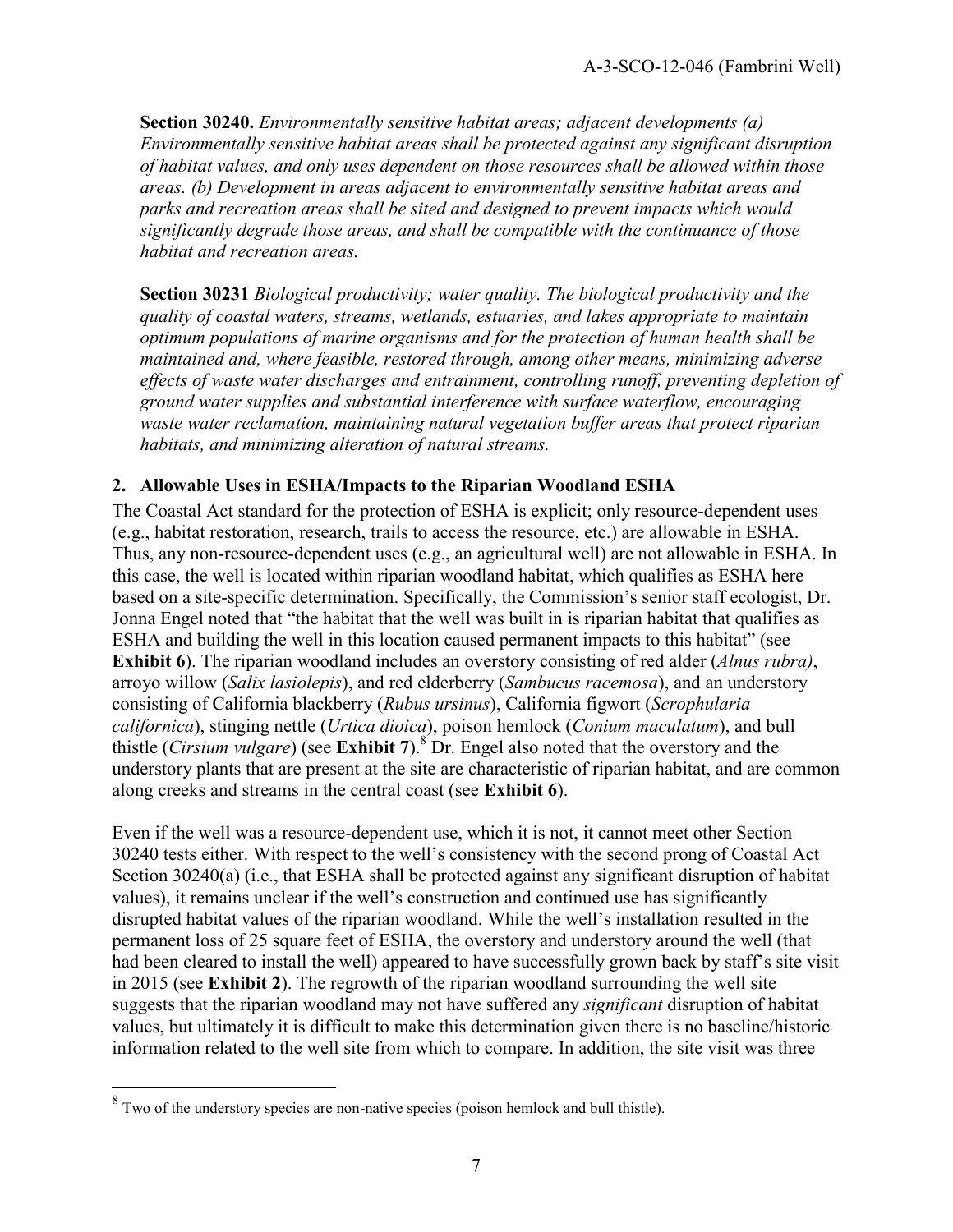years later and, based on Dr. Engel's determination that 25 square feet of ESHA was lost permanently, and there would have been a time of lost ESHA productivity and values as the surrounding area recovered over time after well installation; thus, the well development arguably resulted in such disruption at this site. In any case, because the well was installed in riparian ESHA and the Coastal Act strictly prohibits non-resource-dependent uses within ESHA, the application for the subject well must be denied on this basis alone, and the Commission need not resolve that issue here.

#### **3. Impacts to In-Stream Flows, Biological Productivity, & Groundwater Water Supply**

The Coastal Act protects biological productivity as necessary to maintain optimum populations of marine species. In addition, the Coastal Act seeks to prevent the depletion of groundwater supplies and limits significant alterations of both surface waters and natural streams. In addition to the permanent impacts to 25 square feet of riparian woodland ESHA resulting from the construction of the well, there are also unresolved questions related to the well's impact on the creek's streamflow and potential adverse impacts on the creek's sensitive species (which also constitute potential ESHA impacts), $9$  and potential adverse impacts to groundwater supplies. However, ultimately, these unresolved issues are moot because denial of a CDP here is warranted by the fact that the well constitutes a non-resource-dependent use within ESHA. In any case, the issue is explored briefly below.

In terms of the well's impacts on stream flows, biological productivity and groundwater resources, despite multiple requests, the Applicant has not provided the information necessary to adequately evaluate these issues. Streamflow and groundwater are pivotal to the health of aquatic and riparian habitats associated with Liddell Creek, and Liddell Creek is one of the primary sources of water for much of urbanized Santa Cruz County (via the Santa Cruz Water Department). The Applicant has provided an assessment of the impact of the well using a hydrologic model. The output of the model relies on a series of assumptions about the aquifer's characteristics that appear to conflict with actual existing conditions. The Applicant's hydrology report was reviewed by several Commission staff with expertise in hydrology, who ultimately determined that the report was inconclusive because its groundwater models assume that an aquifer is homogenous and infinite, when in fact the substrate is layered vertically with highly porous gravel on top and clay underneath, and its width is restricted to the relatively narrow Liddell Creek corridor. In addition, drawdown (i.e., the lowering of the groundwater table during pumping) was measured to be significant at 13.7 feet of the total gravel aquifer depth of 33 feet (approximately 40%), whereas the model assumes that drawdown is small (e.g., a few percent) compared to the aquifer's thickness.

It is also worth noting that the Applicant's hydrological model output (i.e., the percentage of the extracted water derived from stream depletion) changed significantly simply by changing a single input, namely the well's distance to the creek. In the first iteration of the model, the well was assumed to be 170.8 feet from the creek. Using this input distance, the report found that only

<sup>&</sup>lt;sup>9</sup> Although only guidance in this application, the LCP provides specific direction for Liddell Creek. Liddell Creek is in an LCP-designated Water Supply Watershed and is also an LCP-designated Critical Water Supply Stream that the LCP calls out as "currently utilized at full capacity." These designations then lead to a series of LCP requirements, including that it is the LCP's stated policy to "oppose or prohibit as legal authority allows, new or expanded water diversion from Critical Water Supply Streams," and to "seek to restore in-stream flows where full allocation may harm the full range of beneficial uses."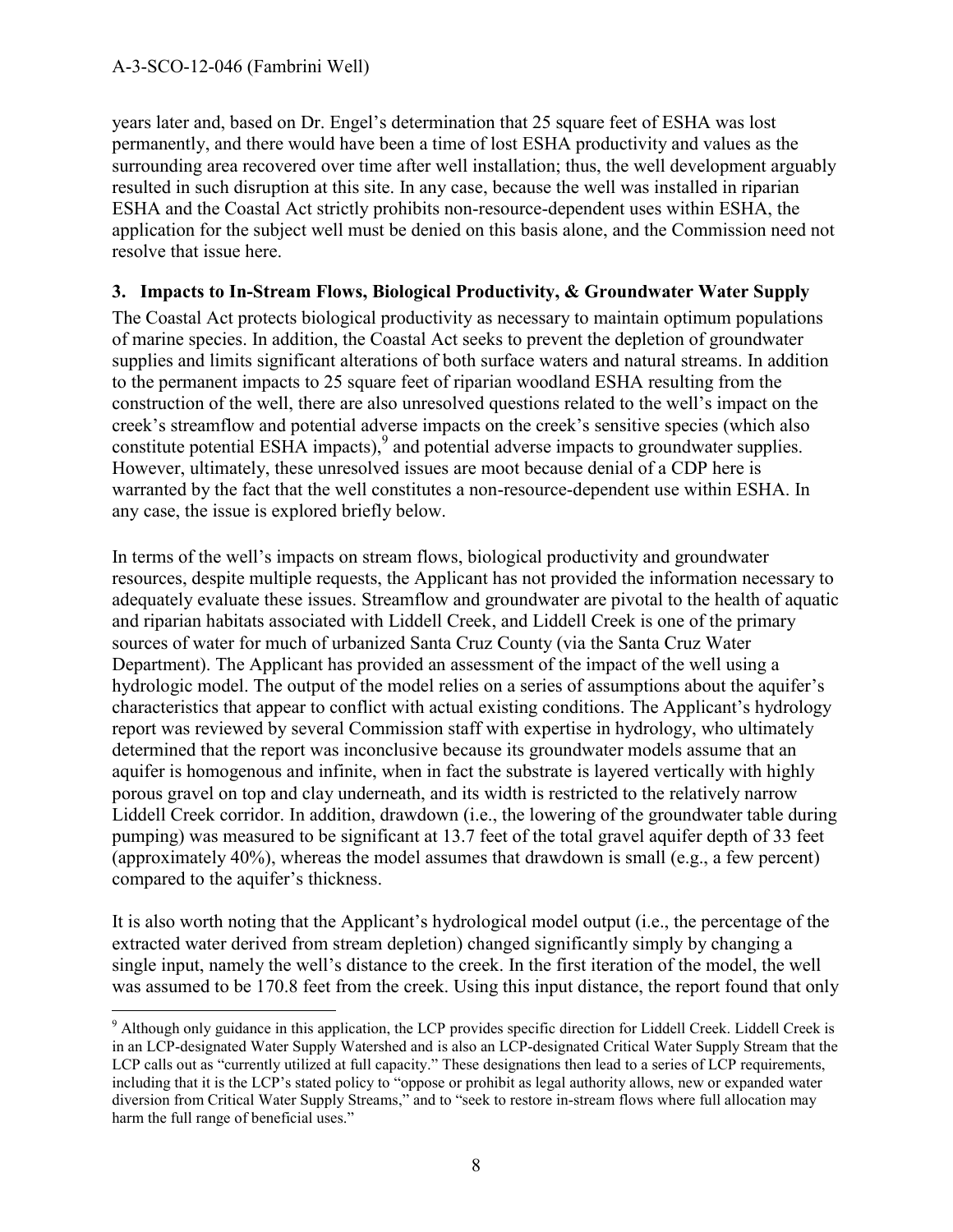roughly 0.48% of the well water being pumped is from the creek over the course of a continuous 12-hour period, gradually increasing to almost  $2\%$  from the creek at the  $12<sup>th</sup>$  hour of continuous pumping. The rest of the water, presumably, is derived from the assumed infinite and homogeneous aquifer. The Applicant's hydrologist then adjusted the model such that the well was assumed to be 140 feet from the creek. Changing the well's input distance from 170.8 feet to 140 feet shifted the model's output, finding that on average 1.5% of the well water was derived from the creek during a 12-hour period, with nearly 5% derived from the creek at the  $12<sup>th</sup>$  hour of continuous pumping. The Applicant's hydrologist then again modified the model including changing the well's assumed distance to the creek to 75 feet, which of the three distances modeled most closely resembles the actual well's distance from the Creek (given that the well is approximately 63 feet from the Creek), but is still more conservative than actual conditions. This iteration found that an average of 12% of the pumping was derived from stream depletion during a 12-hour period, increasing to 25% at the  $12<sup>th</sup>$  hour (see **Exhibit 8**). In sum, even with the questionable characteristics used to model the hydrologic response to pumping the well (i.e., an homogenous aquifer and unjustified well distances used in the models), ultimately the model demonstrates that the closer the well is located to the creek, and the longer the well is pumped, the more likely it is that creek flow would be depleted by pumping, with 25% of well water coming out of the creek at the  $12<sup>th</sup>$  hour. The close proximity of the well to the creek is a core issue for this application in terms of the proposed project's inconsistency with ESHA and water supply/quality provisions of the Coastal Act. In addition, there has been no limit specified by the Applicant as to the expected duration or rate of pumping as part of the project proposal, whereas both parameters are needed to determine the extent of creek flow depletion and subsequent effect on riparian and aquatic habitat; both in reality, and as predicted by a modelling approach.

In an effort to try and resolve the questions regarding whether the pumping is damaging creek resources and ESHA, the Commission requested that the Applicant complete a pump test, which would help to more precisely identify how much the stream is being depleted during 24 hours of continuous pumping. However, the Applicant indicated that the cost of such a test was overly burdensome and has therefore not completed a pump test. Although it would have helped to better answer outstanding questions, the Commission acknowledges that it is unclear if the test would generate final conclusions on whether or not the well was adversely impacting the creek, sensitive creek species (including steelhead and Coho salmon), and groundwater resources. In other words, even if the pump test identified how much water is extracted in 24 hours of continuous pumping and how much the creek level dropped during this period, it would take further analysis to gauge potential impacts to sensitive species, including steelhead and Coho salmon.<sup>10</sup> Finally, there is no baseline or historic data related to stream flows of Liddell Creek or

 $\overline{a}$ 

 $10$  In addition, there are additional stressors/barriers to these species along Liddell Creek that would need to be factored in. Also, it may be difficult to distinguish adverse impacts from the well as compared to other stressors/barriers, including as a well has existed at this site for approximately fifty years. In other words, it would be very difficult to be able to conclusively demonstrate the well's impacts alone on the creek and its population of Coho salmon and steelhead, particularly given that there are other environmental factors and physical barriers that directly and indirectly impact creek flows and fish populations. For example, Fisheries biologists from the California Department of Fish and Wildlife (CDFW) (see Appendix A) report that Liddell Creek is not currently considered a Coho salmon watershed, and that the creek is marginal for steelhead. CDFW also noted that the creek is excessively shady, sandy, and has low base flows. Finally, there are significant barriers to fish passage where the creek intersects Highway 1. The Highway 1 crossing is considered a "Temporal and Total Barrier" to fish passage because fish passage is only marginally passable during limited hydrologic conditions, including because the tunnel that goes under Highway 1 outlets several feet above the beach level, which means that fish would have to make a significant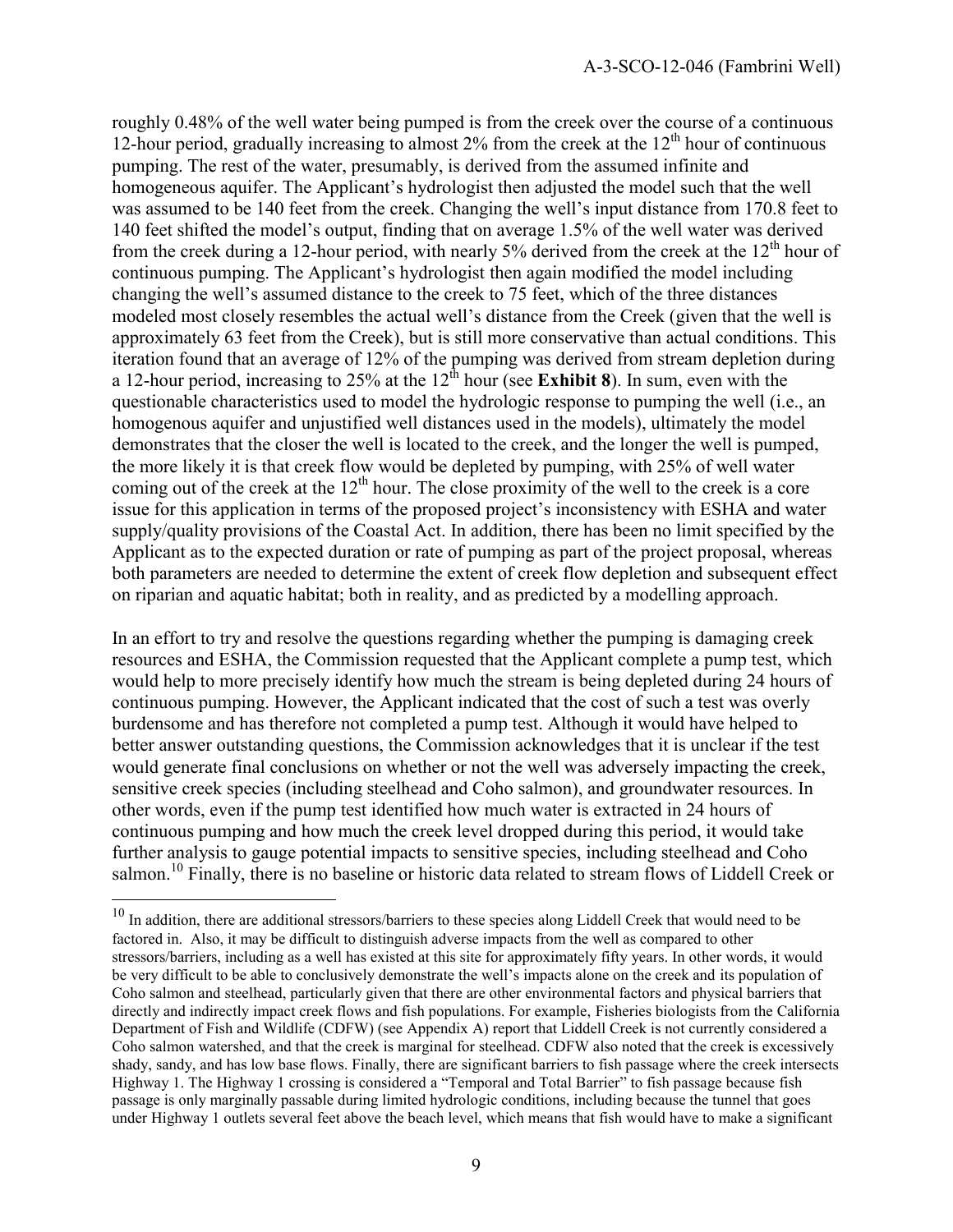$\overline{a}$ 

the groundwater aquifer to use as a reference or to compare to the results of a pump test. Thus, for all of the above reasons, it is unclear the degree to which the well has had, and continues to have, a significant adverse impact upon these creek resources. At the same time, it appears relatively certain that the well is removing water that would otherwise be in the creek and available for these natural resource uses and values, including based on the hydrological modelling done by the Applicant, and it seems likely that the well has some effect on such resources, including listed species habitats and ESHA. Again, however, the well is not allowed in ESHA and it must be denied on this basis alone, and the Commission need not resolve that issue here.

In addition to the uncertainty related to the impacts of the well's pumping on stream flows, biological productivity, and groundwater supply, there is also limited information related to the amount of water that is being pumped from the well and used for irrigation. The information known about the well and pumping is generally limited given that there is no meter on the proposed well that tracks pumping data, and there is no recorded data related to the number or duration of pumping events since the well was installed in 2012.

In terms of known information, the proposed well has actively pumped water since the County approved its construction under the County-issued ECDP in July of 2012. The Applicant has also estimated that the amount of water extracted by the subject well and the 1977 well<sup>11</sup> has gradually decreased over the years due to a steadily decreasing water supply; however, the Applicant has not provided any records of historic or present-day water use, and thus there is no evidence to support this claim that well extractions have decreased over the years. That being said, historically the Fambrini Farm had access to several other water sources, but over time these potential water sources have dwindled.<sup>12</sup>

In sum, there is uncertainty related to the amount of water being pumped from the well and how the pumping has affected the creek and its associated ecosystem since 2012. At the same time, it appears relatively certain that the well is removing water that would otherwise be in the creek

jump in order to travel from the ocean upstream or from the upstream areas to the ocean. CDFW further noted that the creek's outflow path along the beach serves as an additional hurdle/barrier for fish. Finally, there are three additional upstream perched culverts requiring similar "jumps" for fish, which provide additional barriers to fish passage.

<sup>&</sup>lt;sup>11</sup> Although the Applicant obtained a permit from the County to decommission the 1977 well, the Applicant did not decommission that well and has since indicated that the 1977 well is used periodically when water needs exceed the amount that can be extracted from the proposed well alone. Although the 1977 well is low-functioning due to its age and the fact that it is clogged with sand, it does provide some supplemental water as needed. There is also no meter on the 1977 well.

<sup>&</sup>lt;sup>12</sup> In terms of alternate water sources, Yellow Bank Creek (which is located approximately 1.5 miles north of Liddell Creek) historically provided additional water to the Fambrini Farm until its use for irrigation purposes was terminated when the Coast Dairies & Land Company purchased the land that Yellow Bank Creek is located on in 2014. Additionally, the Applicant has the right to purchase water from the City of Santa Cruz's raw water line, which is served by two two-inch water lines located near Laguna Road. However, the Applicant has asserted that this water is undesirable due to its high cost and unpredictable availability given that this water may be rationed during drought years. Thus, during drought years, it is not clear whether the Applicant could obtain enough water from the City's raw water supply to maintain crops, and even if the Applicant were able to obtain water, there is no guarantee that the water would continue to be available for the duration of the growing season.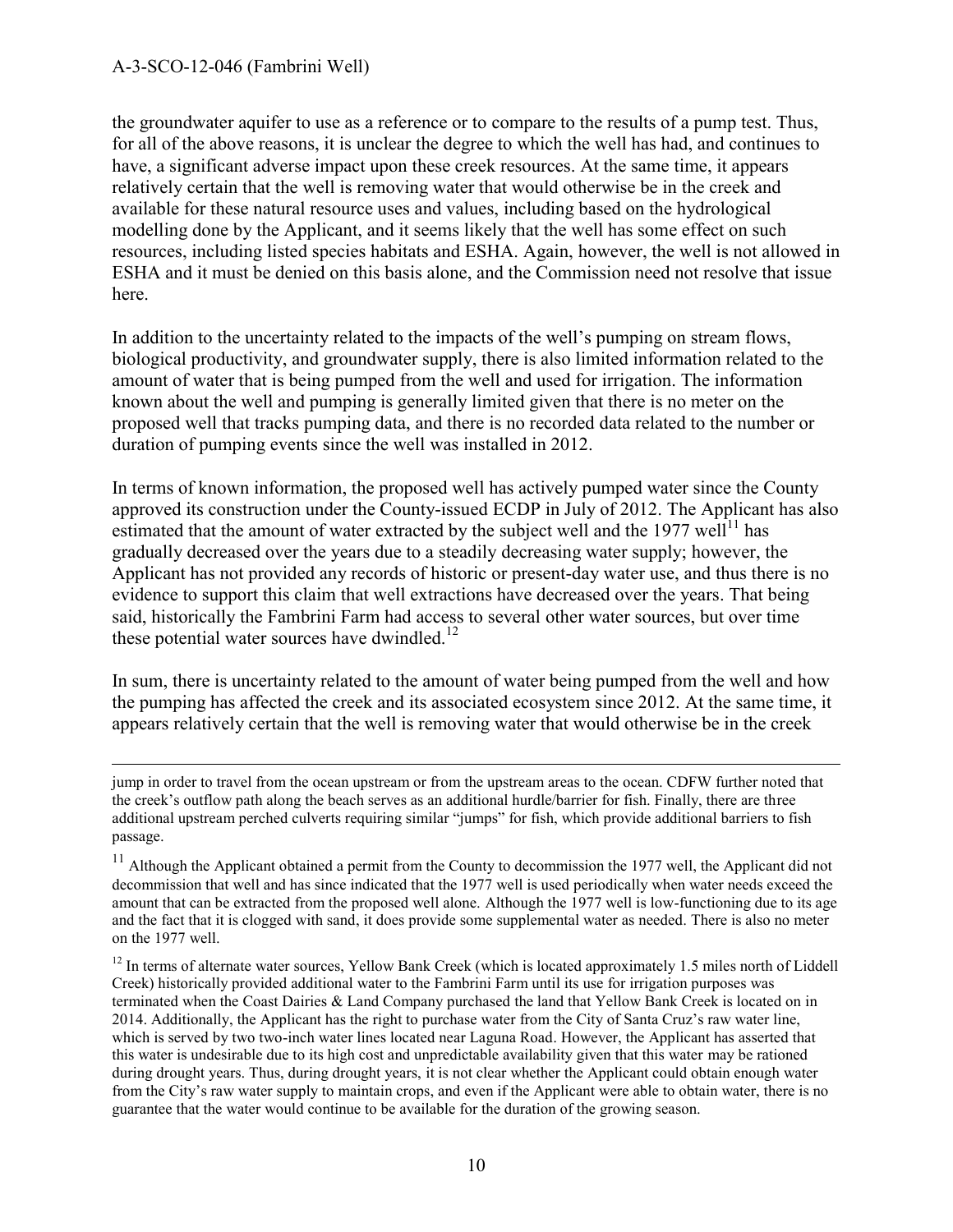and available for these natural resource uses and values and it seems likely that the well has some effect on such resources, including listed species habitats and ESHA. However, ultimately, these questions need not be resolved by the Commission here because denial of a CDP here is warranted by the fact that the well constitutes a non-resource-dependent use within ESHA.

## **E. OTHER ISSUES**

 $\overline{a}$ 

Although the Coastal Act requires denial of the proposed well because it is a non-resourcedependent use in ESHA (as discussed above), at this point the denial does not result in a taking of the Applicant's property<sup>13</sup> for the purposes of the State and Federal constitutions. In addition to property ownership issues, because the Applicant has only drilled for a potential well at a single alternate location, it is reasonable to assume that an alternate (and approvable) well location may exist on agricultural property leased by the Applicant. Furthermore, if such a well were located over 100 feet from Liddell Creek, it would not require a CDP provided it met the terms of the Commission-certified Agricultural Categorical Exclusion Order.<sup>14</sup> In addition, the Applicant indicates that it is using the existing 1977 well at the current time, but has not provided any data on how much water is being pumped from that well, stating only that the 1977 well is insufficient to address agricultural irrigation needs on the leased property nearby. Finally, it is not clear to what extent City water could be purchased by the Applicant and under what terms for agricultural irrigation, even if that meant the Applicant needed to make other arrangements during drought years. In other words, the Applicant has not exhausted other water supply possibilities that are not clearly inconsistent with Coastal Act ESHA policies (as here, the proposed well site is clearly inconsistent with Coastal Act ESHA policies), including the potential for a water supply portfolio that used a variety of potential sources.

It is also worth noting that the Applicant has not made a diligent effort to pursue alternate well locations past the one alternate location tested, despite repeated requests to pursue other LCPconsistent well locations. The Applicant could have more actively pursued well exploration when the 1977 well began to deteriorate instead of waiting until the 1977 well's functioning deteriorated to the point that Santa Cruz County authorized an ECDP for a well immediately adjacent to the 1977 well and only 63 feet from Liddell Creek, citing that the 1977 well's low

 $13$  As explained above, the Applicant has no identifiable property interest in the subject well site, and thus denial of use of the well site does not result in a "taking" of any identifiable investment-backed, legally-recognized property interest that the Applicant has in the well site, because the Applicant does not have a property interest. The Applicant does not own or lease the land on which the well resides or have any rights to any land located north of Liddell Creek. Rather, the Applicant's leased agricultural parcels are all located south of Liddell Creek. Denial of the permit here does not foreclose the opportunity and potential for the Applicant to find an alternate water source for its leased agricultural operations (as discussed subsequently in this section of the report), and there is no reason to assume that an adequate water supply categorically cannot be found elsewhere on the Applicant's leased holdings, so denial here also does not deprive the Applicant of economic beneficial use of that property either for purposes of takings considerations. It appears that "authority" for the Applicant to use the agricultural well at issue derives from BLM's passive acquiescence to the Applicant seeking a CDP based on a history of prior use allowed by Coast Dairies & Land Company when Coast Dairies still owned the property.

 $14$  Codified as a reference in IP Section 13.20.073, where agricultural wells are exempt from CDP requirements provided that they are located over 100 feet from streams or other coastal bodies of water, not between the sea and the first public through road paralleling the sea, and located on a parcel over 10 acres in size, and otherwise consistent with all terms and conditions of the underlying Categorical Exclusion Order (see **Exhibit 5**).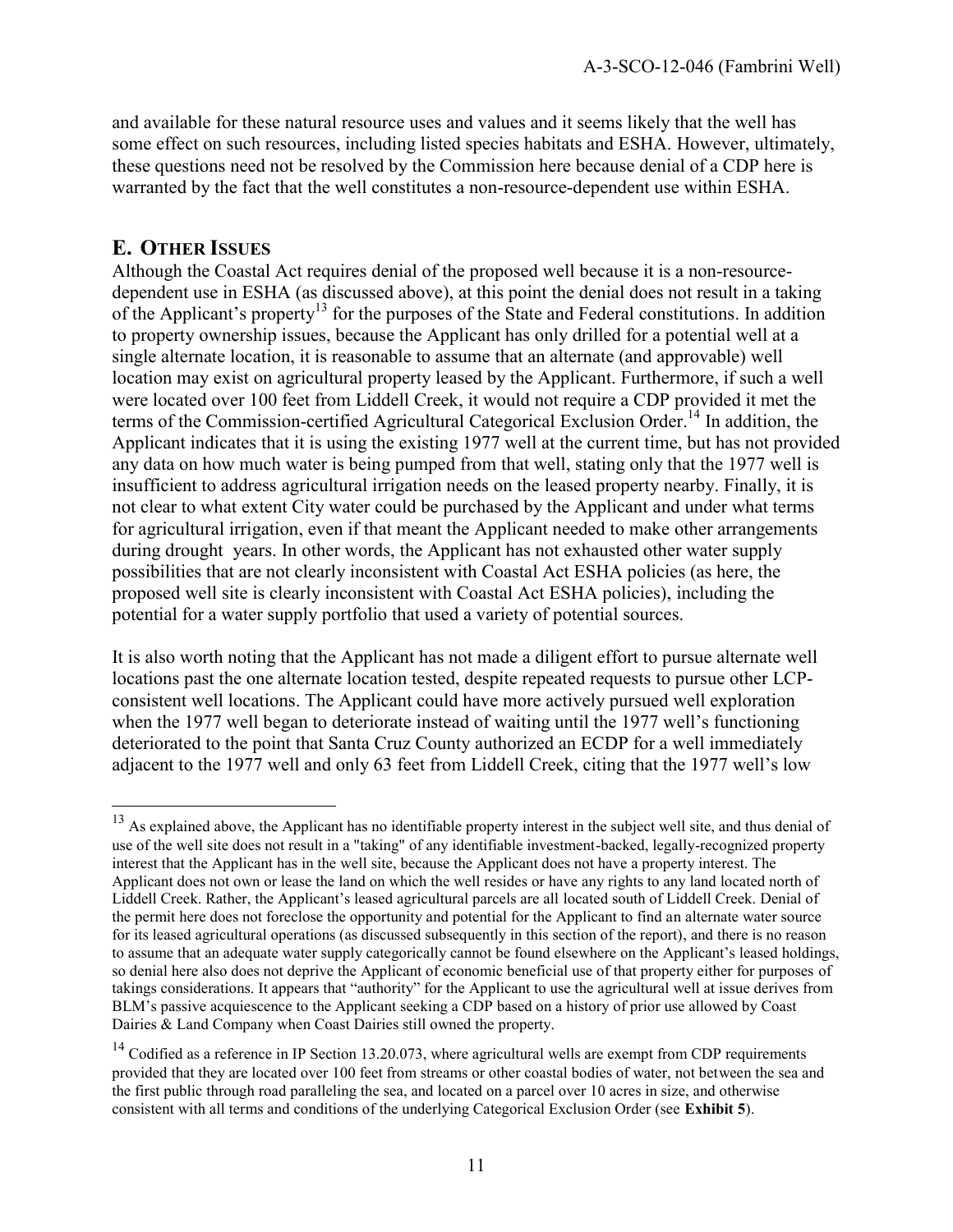level of functioning would result in severe economic hardship including through lost crops (see **page 20 of Exhibit 4**). The Applicant could have also pursued alternative well locations since the appeal was originally filed in 2012, as well as when the Commission found substantial issue and took jurisdiction over the CDP in 2015. Although the Applicant has indicated that (and the Commission's staff hydrologists have confirmed) the hydrology of the north coast of Santa Cruz County is highly variable, the Applicant has only drilled for water on a single alternative site (which, like the subject well and the 1977 well, is located on federal land and is likely in ESHA). The Applicant has not drilled for a well on the property it leases, where a well would be consistent with existing deed restrictions and the CDP that authorized the Cotoni-Coast Dairies land division as is discussed in more detail below.

Furthermore, denial of the proposed well would not be overly burdensome in an economic sense for the Applicant and does not preclude the Applicant from finding a water source for agricultural use including because: 1) R.J. Fambrini Inc. leases additional agricultural land approximately five miles north adjacent to the City of Santa Cruz; 2) the bulk of the 2017 growing season is completed, which means that the Applicant has the remainder of the year and the early part of next year for well exploration; and 3) the Applicant may continue to use the 1977 well to pump water, which may be adequate to irrigate a few of the 27 acres at the site (particularly the three lower acres that irrigate through drip irrigation) until the Applicant has secured an alternative well site that is consistent with associated permits and deed restrictions for the land and is not located in ESHA. Finally, as has been communicated to the Applicant, there are low-interest federal loans and private loans that are available to the Applicant for the purpose of well exploration (and other agricultural-related needs).

Beyond potential alternative well sites on the Applicant's property, it does not appear that an approvable well site exists in the vicinity of the existing wells or anywhere north of Liddell Creek due to existing CDP conditions and deed restrictions, and it is likely that all of the land between Liddell Creek and Bonny Doon Road is likely ESHA. First, CDP 3-11-035, which the Commission approved in 2012 and which authorized the land division that led to the land being acquired by BLM (and ultimately designated by the President of the United States as the Cotoni-Coast Dairies National Monument on January 12, 2017) includes Special Condition 3a, which restricts the property that the wells are located on to public recreational access, open space, and grazing uses. Specifically, Special Condition 3a requires that this site in question "be protected, used, and managed only for open space, grazing, and public recreational access uses and development in a manner consistent with the protection and preservation of coastal resources. Reclamation and restoration activities that support and facilitate such open space, grazing, and public recreational uses and development are allowed" (see **Exhibit 9**). It does not appear that an agricultural well could be found consistent with Special Condition 3a because that CDP does not provide for agricultural-related development in this area; further, it is not clear that such a well would be consistent with the protection and preservation of coastal resources. The deed restrictions similarly limit agricultural uses and operations to the agricultural parcels (which includes the land leased by R.J. Fambrini Inc.), and limits the federally-owned land managed by BLM (i.e., the land on which the well resides) to be "protected, used, and managed for open space, grazing, and public recreational access uses and development in a manner consistent with the protection and preservation of coastal resources." The deed restriction further limits the property that contains the wells by allowing "reclamation and restoration activities that support and facilitate open space, grazing, and public recreational uses." (See **Exhibit 3**). Per CDP 3-11-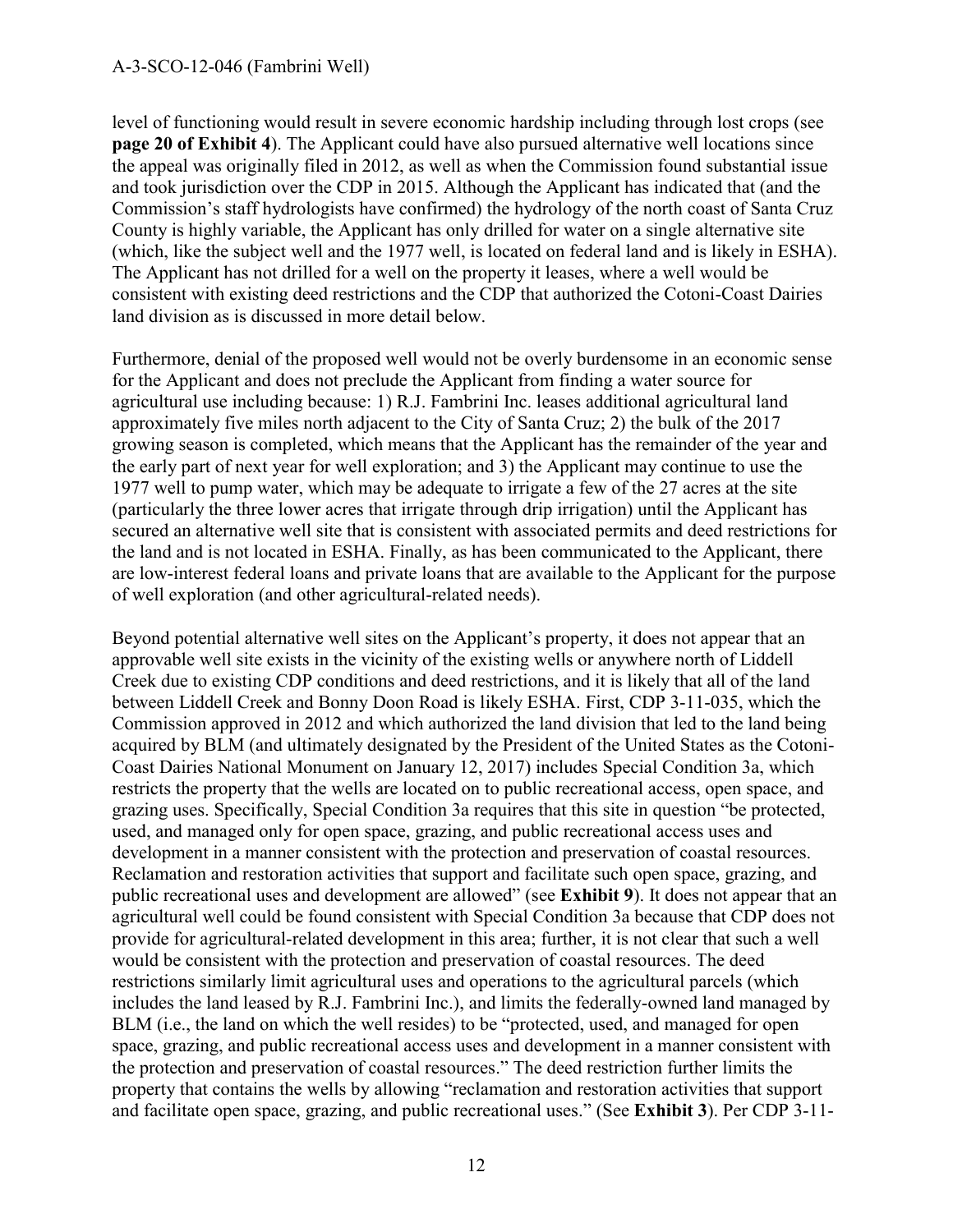035 and the associated deed restrictions, an agricultural well (or any agricultural use) is prohibited on the upland parcel (i.e., the parcel that contains the proposed well and the 1977 well).<sup>15</sup> In addition, the land in question is now managed by BLM as part of Cotoni-Coast Dairies National Monument, and it is unclear whether or even how a well of this sort could be permitted under the federal rules that apply to such National Monuments and, in any case, BLM has thus far not identified a path forward for the required federal authorization that would be necessary to allow a well on BLM property.<sup>16</sup>

Thus, for all the above reasons, the likelihood that a well could be permitted in the vicinity of the subject well and 1977 well (i.e., on federal land managed by BLM that the Applicant does not possess property rights to) or that the Applicant could pursue a well at this location is unlikely. Nevertheless, the Applicant could pursue a well on the land currently farmed by Fambrini Farms (i.e., the agricultural parcels currently leased from The Trust for Public Land (TPL), which is designated in CDP 3-11-035 as agricultural land) and that the Applicant possesses property rights to (through a lease agreement with TPL). Furthermore, such a well (provided it is located over 100 feet from Liddell Creek) would likely be exempt from coastal permitting requirements pursuant to the Agricultural Categorical Exclusion Order discussed above.

## **F. CALIFORNIA ENVIRONMENTAL QUALITY ACT (CEQA)**

 $\overline{a}$ 

Public Resources Code (CEQA) Section 21080(b)(5) and Sections 15270(a) and 15042 (CEQA Guidelines) of Title 14 of the California Code of Regulations (14 CCR) state in applicable part:

*CEQA Guidelines (14 CCR) Section 15042. Authority to Disapprove Projects. [Relevant Portion.] A public agency may disapprove a project if necessary in order to avoid one or more significant effects on the environment that would occur if the project were approved as proposed.* 

*Public Resources Code (CEQA) Section 21080(b)(5). Division Application and Nonapplication. …(b) This division does not apply to any of the following activities: …(5) Projects which a public agency rejects or disapproves.* 

*CEQA Guidelines (14 CCR) Section 15270(a). Projects Which are Disapproved. (a) CEQA does not apply to projects which a public agency rejects or disapproves.* 

 $15$  In addition to CDP 3-11-035 and the associated deed restrictions, it is worth noting that it unlikely that a well is approvable in the vicinity of the existing wells (i.e., between Liddell Creek and Bonny Doon Road) because a well at this location would inevitably be located on federal land that is likely all ESHA, and thus the Commission would be responsible for issuing a coastal permit for such a well and the Coastal Act would remain the standard of review, which strictly prohibits non-resource-dependent uses in ESHA. Although a comprehensive study determining whether all of BLM land between the creek and Bonny Doon Road is considered ESHA has not been completed to date, given that there is no change in the biotic species located closer to the creek versus closer to the road, it is likely that this entire area is ESHA. If the aforementioned area is in fact located entirely in ESHA, then a well would likely not be approvable at the BLM site because it would need to be found consistent with Coastal Act Section 30240, which, as described above, only allows for resource-dependent uses within ESHA.

<sup>&</sup>lt;sup>16</sup> Although it does not appear that a well is approvable on the federal land where the wells are currently located, BLM has indicated that a well on its property would likely require a discretionary approval (assuming permissibility of siting a well in this location).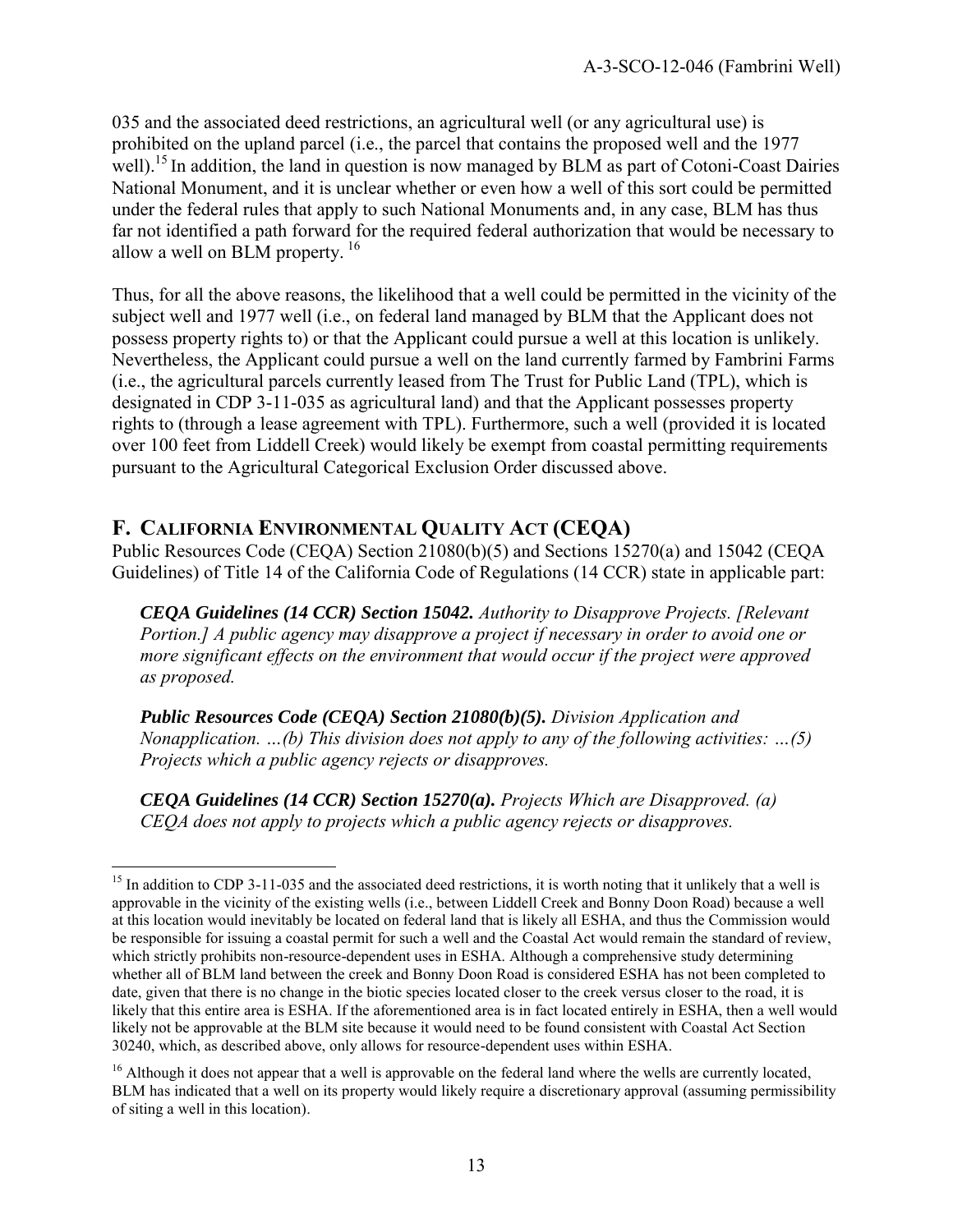14 CCR Section 13096(a) requires that a specific finding be made in conjunction with CDP applications about the consistency of the application with any applicable requirements of CEQA. This report has discussed the relevant coastal resource issues with the proposed project. All above findings are incorporated herein in their entirety by reference. As detailed in the findings above, the proposed project would have significant adverse effects on the environment as that term is understood in a CEQA context.

Pursuant to CEQA Guidelines (14 CCR) Section 15042 "a public agency may disapprove a project if necessary in order to avoid one or more significant effects on the environment that would occur if the project were approved as proposed." Section 21080(b)(5) of the CEQA, as implemented by Section 15270 of the CEQA Guidelines, provides that CEQA does not apply to projects which a public agency rejects or disapproves. The Commission finds that denial, for the reasons stated in these findings, is necessary to avoid the significant effects on coastal resources that would occur if the project was approved as proposed. Accordingly, the Commission's denial of the project represents an action to which CEQA, and all requirements contained therein that might otherwise apply to regulatory actions by the Commission, do not apply.